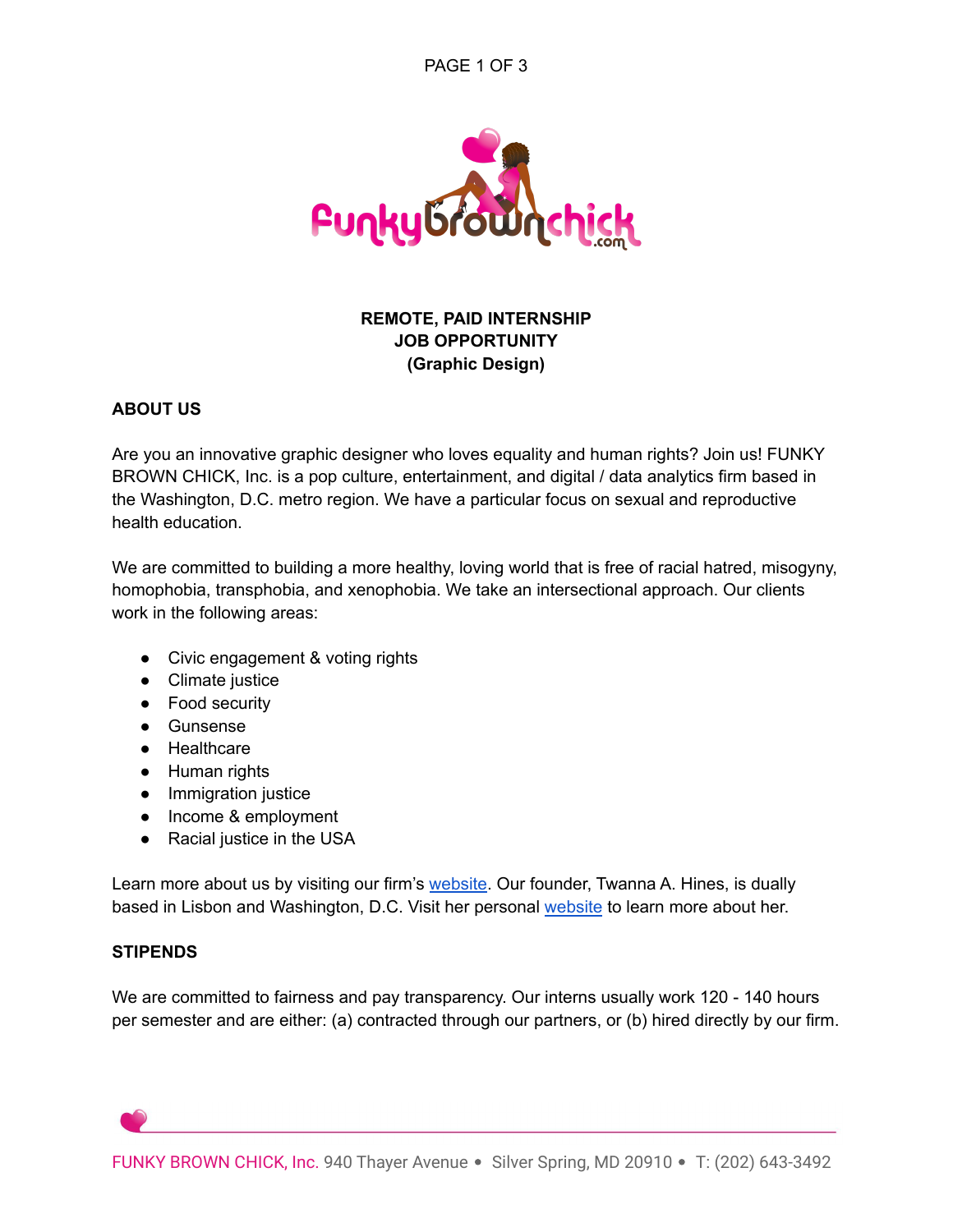- For US-based interns contracted through our existing partners, the intern receives college credit, housing and other program benefits from our existing partners. Such interns usually work thirty-five (35) hours per week for approximately four (4) months, and our firm pays the intern an additional \$500 stipend.
- For Portugal-based interns and US-based interns that do not receive housing and other program benefits from our existing partners, such interns usually work approximately six (6) months for either:
	- Twenty (20) hours per week and receive a \$1,000 stipend.
	- Ten (10) hours per week receive a \$500 stipend.

We love and reward exceptional interns! After completing an initial internship, the following semester the firm may invite the intern to either return as an Associate or participate in our Fellowship Program. Associates are paid \$20 / hour. Fellows take on additional responsibilities, are expected to work twenty-five (25) hours per week, and receive a total stipend of \$10,000 for up to six (6) months of work.

## **INTERNSHIP DESCRIPTION**

We are currently seeking graphic design interns who are passionate about human rights. Applicants for our remote internship program must be currently enrolled undergraduate or graduate students.

## *Fluency in English is required, additional fluency in Portuguese is preferred.*

- Establish creative direction for the company as well as brand guidelines
- Create and design various materials for print and digital collateral
- Ensure projects are completed at a high quality and on schedule
- Prioritize and manage multiple projects within design specifications and budget restrictions
- Perform retouching and manipulation of images
- Work with a wide range of media and use graphic design software

## **SKILLS REQUIRED**

- Knowledge of layouts, graphic fundamentals, typography, print, and the web
- Compelling portfolio of work over a wide range of creative projects
- Organizational skills and the ability to multitask
- Ability to be proactive, take initiative, and work independently are musts
- Strong analytical skills
- Excellent eye for detail
- Fluent in English and Portuguese
- Familiarity with HTML and CSS preferred